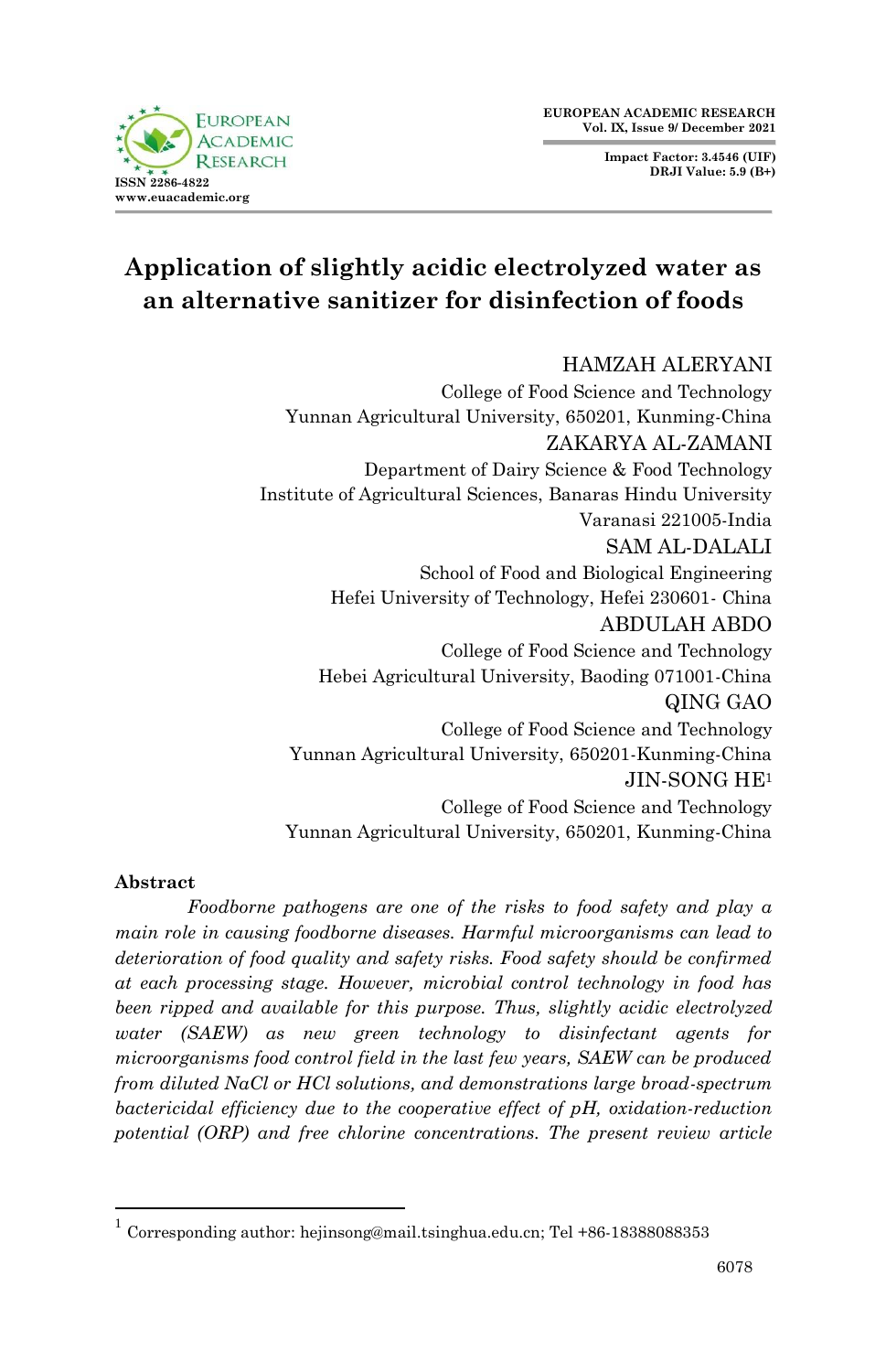*illustrates recent studies of using SAEW in various foods areas, focusing on quality and food safety.*

**Keywords:** Slightly acidic electrolyzed water, Food safety, Microorganisms, Sanitizers, Disinfectant

## **INTRODUCTION**

One of the most prominent food safety challenges is the consumer's desire and demand for a high quality of food, healthy, freshness, flavor, color and good appearance **(Andoni et al., 2021)**. Various molds, yeasts and bacteria can grow in human food, thus destroying its nutrients and act a risk to human health **(Naka, Yakubo, Nakamura, & Kurahashi, 2020)**. Therefore, there is a requirement to develop appropriate methods to maintain the quality and safety of food, such as thermal sterilization and chemical preservatives **(Režek Jambrak, Vukušić, Donsi, Paniwnyk, & Djekic, 2018)***.* Thermal processing, including pasteurization, microwave sterilization and ultra-high temperature, are often used to reduce the number of microorganisms and inactivate enzymes in foods to increase the safety and prolong the shelf life of the food products. At the same time, thermal processing with high temperature will lead to deterioration of nutrients, color and flavor and cause quality changes of foods. **(Kautkar & Raj, 2020; Hernández-Hernández, Moreno-Vilet, & Villanueva-Rodríguez, 2019; Ekonomou & Boziaris, 2021; Lv** *et al***., 2019)** *.*At present, various commercial sanitizers such as ozone, benzoic acid, peroxide mixtures, nitrites, quaternary ammonium compounds, potassium sorbate and chlorine compounds are also extensively used for food preservation. However, the prospective health hazards of chemical decontaminators in use are hard to handle, which poses risks to human health and not very effective sanitizers for food preservation **(Zhao, Li, & Yang, 2021; Naka** *et al***., 2020)**. Meanwhile, thermal sterilization and chemical sanitizers possess many disadvantages that need to develop and use appropriate suitable methods without changing food properties and prolonging their shelf life.

**EUROPEAN ACADEMIC RESEARCH - Vol. IX, Issue 9 / December 2021** SAEW has been used as an alternative and novel method to disinfectant microorganisms in many fields **(Ding, Oh, & Liu, 2019;**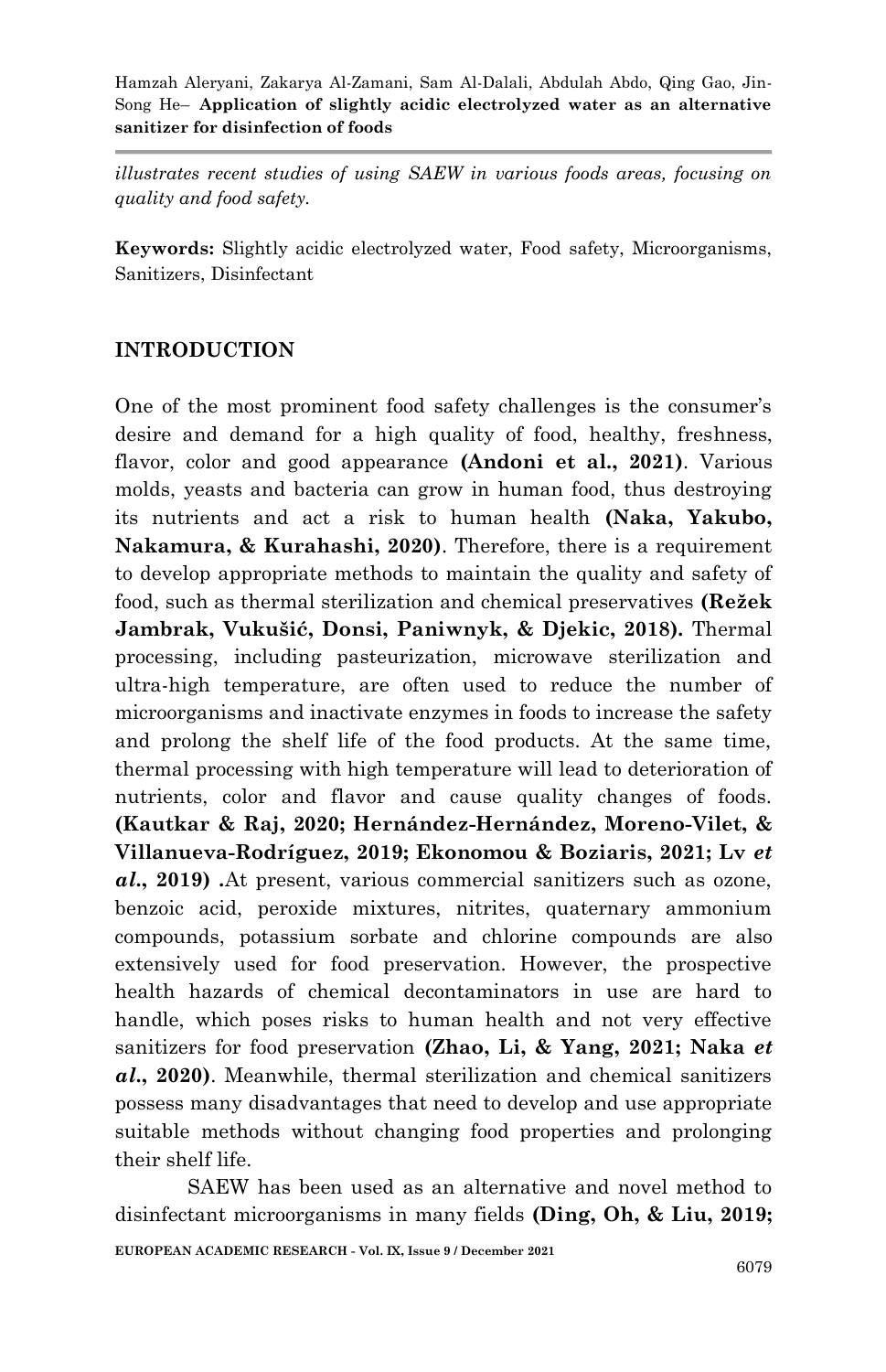**Režek Jambrak** *et al***., 2018).** SAEW was used for the first time in Japan as a food additive by the Japanese Ministry of Agriculture and the Ministry of the Environment and forestry, markets fisheries, care homes, kindergartens hospitals, restaurants, households and many other areas where required to personal hygiene management **(Naka**  *et al***., 2020)***.* SAEW with a pH of 5.0 to 6.5 and an oxidationreduction potential (ORP) of 800–1000mV **(Ding** *et al***., 2019).** This pH decreases the environmental and corrosive impact of processing surface in fresh produce industry. The major chlorine compound in SAEW is HOCl, which leads to damage of biomolecules due to its high antimicrobial activity *(Tango et al.***, 2017;H.-J. Kim, Tango, Chelliah, & Oh, 2019)***.* However, many studies reported that SAEW has a great bactericidal effect on foodborne pathogens and bacterial spores even at a low concentration, including *Escherichia coli, Salmonella spp.aureus, Vibrio parahaemolyticus* and *Vibrio vulnificus*  **(Rahman, Khan, & Oh, 2016;Hussain, Kwon***, et al***., 2019;C. Wang** *et al.***, 2020;Yang** *et al***., 2021)** *.*This review illustrated recent studies and information on SAEW developments and their applications for shelf-life prolongation and the quality and safety of

## **MODERN TECHNIQUES FOR FOOD PRESERVATION**

foods.

There are several techniques for food preservation, including thermal sterilization technology and non-thermal sterilization technology. The thermal sterilization technologies (pasteurization, microwave sterilization, ultra-high temperature sterilization) are highly effective inactivating microorganisms. Still, these methods lead to loss of nutrients and possibly changes in the color and flavor due to direct exposure to temperature **(Režek Jambrak, Donsì, Paniwnyk, & Djekic, 2019)**. Currently, non-thermal sterilization technologies (pulse electric field, ozone, ultrasonic, irradiation, ultra-high pressure, cold plasma, ultrasound and electrolytic water sterilization and SAEW) are widely used for food preservation. These methods as known to be highly efficient compared to thermal technology due to their capability to inactivate microorganisms, pathogens and improve the quality of foods, and they have great capability in food disinfection, reduction toxic compounds in the foods and packaging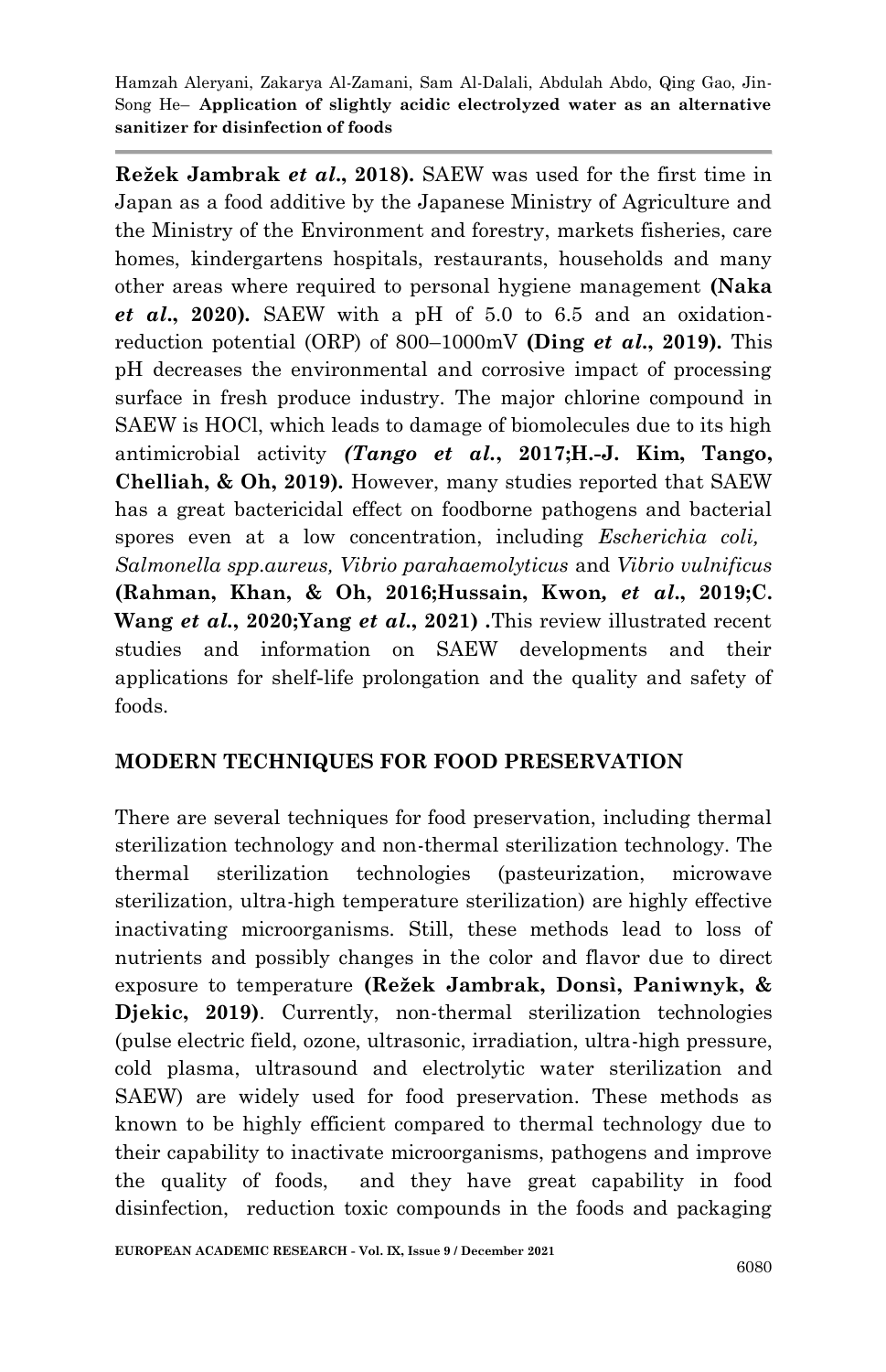industry, leading to enhanced food quality and nutritional value of foods **(Adebo** *et al***., 2021; Oh, Khan, & Tango, 2019; Olatunde & Benjakul, 2018; Syed, Ishaq, Rahman, Aslam, & Shukat, 2017; Kumar, Agarwal, & Raghav, 2016; de Mendonça Silva & Gonçalves, 2017; Stratakos & Koidis, 2015; Shalaby, Anwar, Sallam, & Emam, 2016)***.* In particular, the Slightly acidic electrolyzed water (SAEW), known as novel non-thermal sterilization technology **(Olatunde & Benjakul, 2018)***.* When compared to other disinfectants, SAEW has the added advantage of minimizing human health and safety issues from  $Cl<sub>2</sub>$  off-gassing. It is the most environment-friendly potential alternative to broad-spectrum microbial decontaminants **(Xiaowei Sheng, Shu, Tang, & Zang, 2018).** However, a few studies on SAEW for sanitization and shelf-life extension of food are currently being carried out.

## **SLIGHTLY ACIDIC ELECTROLYZED WATER**

SAEW is the third kind of electrolyzed water (EW). As an alternative and novel method with great potential for sterilization, it has recently received a great deal of attention for its sanitizing efficacy and environmentally friendly nature **(Guo** *et al***., 2021).** SAEW, is produced by electrolyzing an aqueous solution of NaCl or HCl using a non-membrane electrolytic cell **(Olatunde & Benjakul, 2018; Naka e***t al.***, 2020)***.* The electrolysis of dilute hydrochloric acid produces it in a chamber without a membrane**.** SAEW is well recognized as an alternative sanitizer containing a high concentration of hypochlorous acid, with a pH of 5.0–6.5 **(Xiaowei Sheng** *et al***., 2018)**. In this range of pH, 95% of chlorine form in water is HOCl, 5% is OCl - and traces of Cl<sup>2</sup> **(White, 2010).** HOCl is important because the chlorine in Cl<sup>2</sup> form can volatilize **(Cui, Shang, Shi, Xin, & Cao, 2009)***,* and the efficacy against microorganisms can be lost pH if the hypochlorous acid molecule is neutral. Therefore, neutral pH is a good characteristic against chlorine evaporation, maintenance of HOCl concentration, and activity of SAEW in microorganisms **(Soo-Voon** *et al***., 2002).**

The aqueous HCl solution is supplied to the electrolytic cell, where the following electrolysis reactions take place **(Naka** *et al***.2020).**

$$
2 \text{ Cl} \longrightarrow \text{Cl}_2 + 2e
$$

**EUROPEAN ACADEMIC RESEARCH - Vol. IX, Issue 9 / December 2021**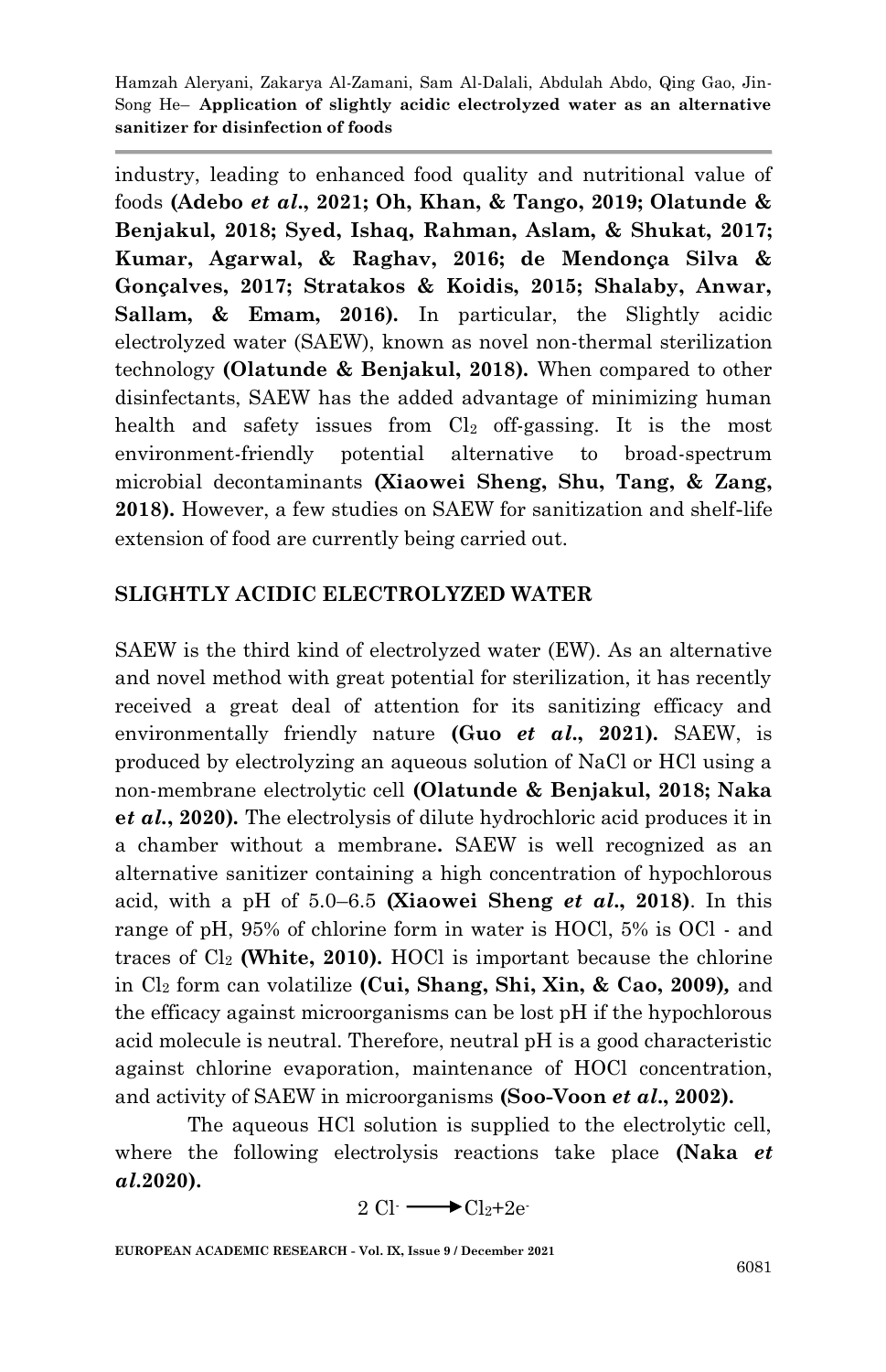On the anode, the chlorine ion is electrolyzed to chlorine, and it undergoes the following reaction with water. As a result, hypochlorous acid is generated, which is the bactericidal chemical

 $H_2O + Cl_2 \longrightarrow HOCl + H^+ + Cl^-$ On the cathode, hydrogen gas is generated.

 $2H^+ + 2e \longrightarrow H2$ 



**Figure 1**: Schematic diagram of the formation of SAEW

## **Action mechanism of SAEW**

It is well known that the active chlorine species  $\text{(Cl}_2, \text{HOCl}, \text{and } \text{OCl})$ contribute to the inactivation of microbial cells. Besides active chlorine, other oxidants such as the reactive oxygen species (ozone and hydrogen peroxide) are generated during electrolysis, contributing to EW's antimicrobial efficacy **(Jeong, Kim, & Yoon,**  2009; Jeong, Kim, Cho, Choi, & Yoon, 2007). HOCl and <sup>−</sup> OCl can attack the microbial cell from the outside and from within the cell **(Rahman, Jin, & Oh, 2010; Q. Liu** *et al.***, 2017),** thereby accelerating the inactivation rate and enhancing the germicidal activity. The germicidal action of HOCl was attributed to its penetration into microbial cells across the cell walls and membranes and penetrating the lipid bilayer in the plasma membrane due to its electrical neutrality. Whereas, ionized −OCl cannot penetrate the microbial cell membrane because of the lipid bilayer, which is the hydrophobic layer of the plasma membrane. Moreover, HOCl and <sup>−</sup>OCl play a role in bacterial cell wall surface components and make it easy to penetrate the cell membrane by leaking potassium, leading to inhibition of enzymes (e.g., of dehydrogenases) **(Hussain, Tango, & Oh, 2019).**Occasionally, Mycobacteria and corynebacteria possess a peculiar cell wall structure in which the peptidoglycan is covalently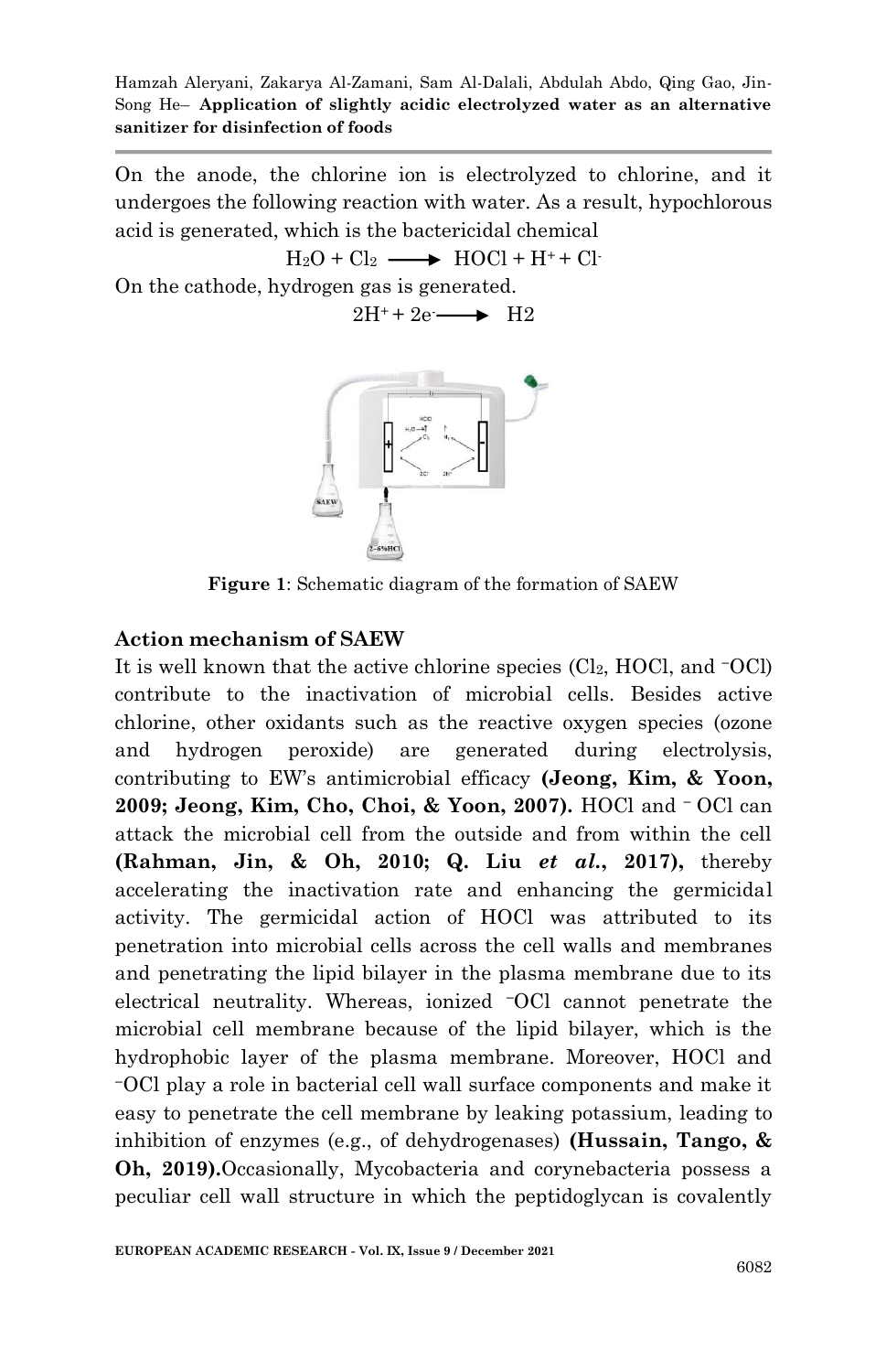linked to mycolic acids, consisting of long fatty acids up to 90 carbon atoms. The mycolic acids represent a hydrophobic barrier −OCl penetration **(Rahman** *et al.,* **2016; Fukuzaki, 2006).** Furthermore, SAEW can rapidly destroy the membrane of harmful microorganisms to increase their permeability or make the cells expand and rupture **(L. B. Liao, Chen, & Xiao, 2007)***,* due to the strong oxidation of hypochlorous acid it can make the cell's DNA, RNA, protein and other functional compounds lose their normal biochemical activity. The ability sterilization of SAEW mainly depends on the concentration of available chlorine and active chlorine. What is more, the ORP and pH have been observed to play important roles in the inactivation of bacteria **(C. Kim, 2001)***.* A study conducted by **(L. B. Liao** *et al***., 2007)** reported that ORP of electrolyzed oxidizing water causes an effect and damages the redox state of glutathione disulfideglutathione couple (GSSG/2GSH), which serve as the main indicator of E. coli O157:H7 redox environment.



**Figure 2**: Model explaining the germicidal mechanism of SAEW.

## **Advantages and disadvantages**

SAEW, as a third type of EW shown many advantages over its toxic counterparts in several areas, including food, hospitals, agriculture, food industry and equipment surfaces **(P. Yan, Daliri, & Oh, 2021)**  as mentioned previously, SAEW is produced in an environmentally environment-friendly type. Interestingly, SAEW showed less dangerous and no threat to human body and worker health due to its neutral pH and percent of HOCl or −OCl **(Athayde** *et al***., 2018)***,* and does not showed any equipment corrosion compared with Acidic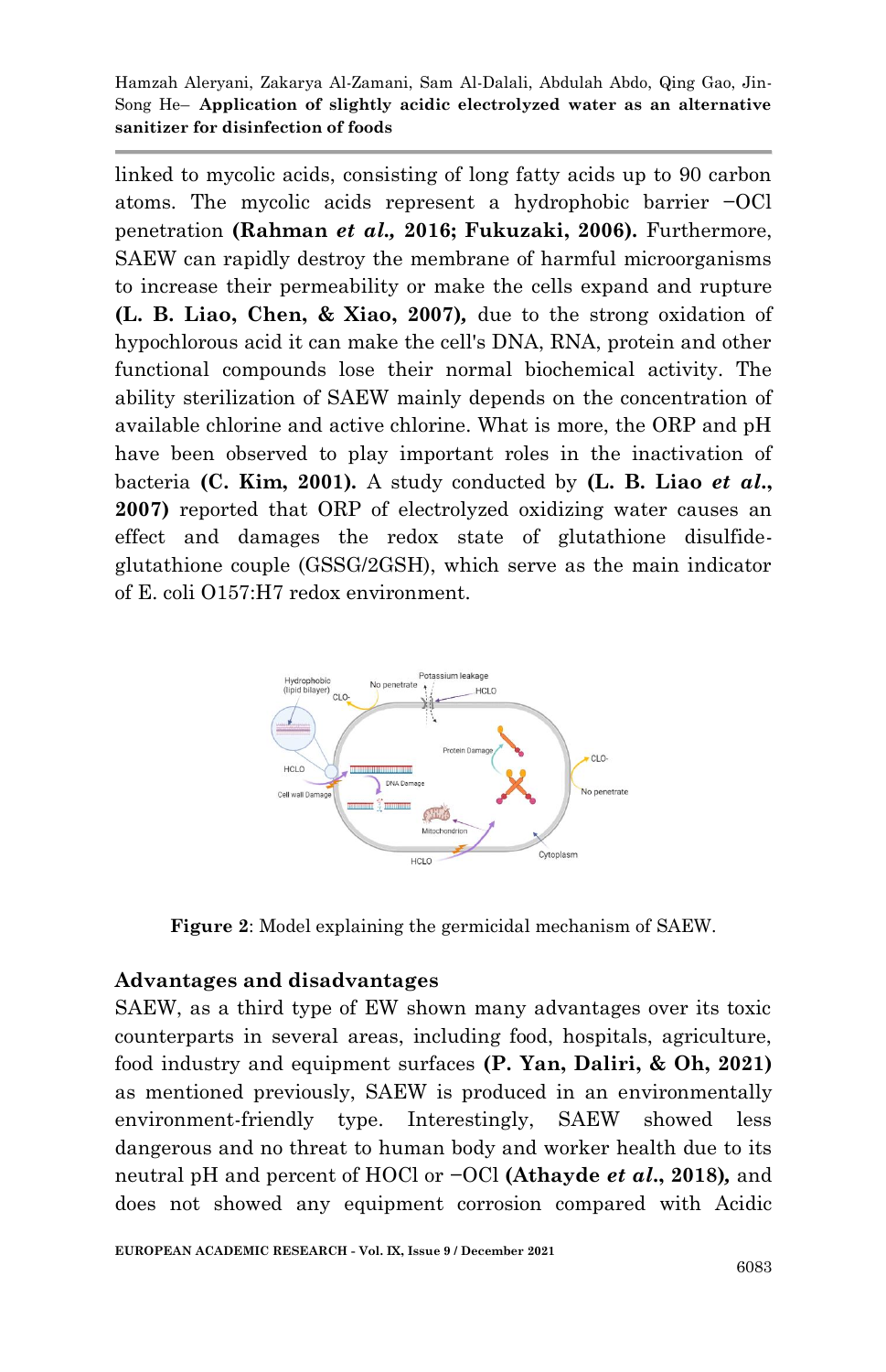electrolyzed water (AEW) that has pH value (2.3–2.8) and no promote negative influence on the sensory and quality of food **(W. Yan, Zhang, Yang, & Zhao, 2020)**.The main advantage of using SAEW is the ability for on-site generation, thus circumventing problems associated with chlorination including the transport, storage, and handling of dangerous chlorine **(Rahman** *et al***., 2016).** SAEW is active against a broad-spectrum inactivation ability with high antimicrobial properties and high sterilizing action even at a low concentration; equipment size is small, easy to move and carry **(X. Hao** *et al***., 2013)** *.* Therefore, it is hypothesized that EW does not promote the growth of bacterial resistance **(Rahman** *et al***., 2016).**

**H. Li, Ren, Hao, & Liu (2017)** reported that market values and quality enhancement of SAEW more effectively than AEW treatment. The same study conducted by (Guo et al., 2021) showed that SAEW is more effective than sodium hypochlorite (NaOCl) in eliminating or reducing microorganisms. The disadvantages of SAEW that need to be considered are evaporation of  $Cl<sub>2</sub>$  and loss of activity, mainly at lower Ph **(Athayde** *et al***., 2018)***.* Reduction in the concentration of chlorine over time reduces the bactericidal activity of EW **(Block** *et al***., 2020)**. Inapplicable to some food with high porosity and its processing equipment **(Ding et al., 2019)***.*

# **MODEL OF SAEW IN COMBINATION WITH OTHER NON-THERMAL TREATMENT**

The application of hurdle technology involving EW and non-thermal technologies has become more prevalent in food preservation, the quality of the final product is as important as microbial reduction **(Oh**  *et al***., 2019)***.* SAEW, alone and in combination with other techniques, has shown promising results in controlling microbial growth in food and enhancing the shelf life (Table1). The combination of SAEW with calcium oxide (CaO) and fumaric acid (FA) led to a microbial reduction in fruits, such as tomato, apple and mandarin. However, CaO alone showed better results than SAEW+FA treatment (**X. Chen, Tango, Daliri, Oh, & Oh, 2019**). In addition, the efficiency of SAEW with ultraviolet-C light-emitting diodes and ultrasounds (US), in reduction of *Staphylococcus aureus* and *Escherichia coli* in carrots, celery, paprika, and cabbage presented higher than a single treatment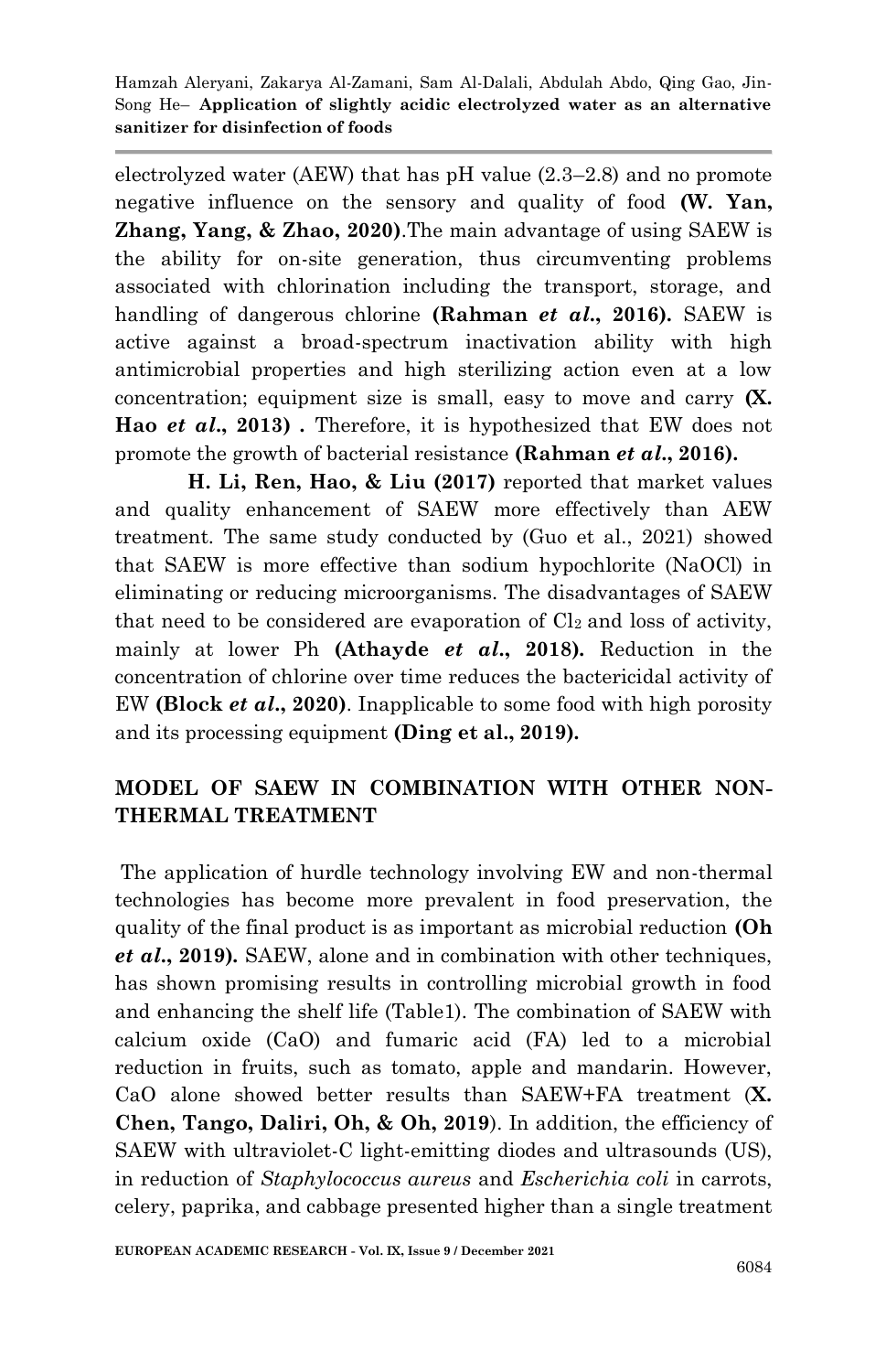**(Lee, Yang, & Yoon, 2021).** The SAEW treatment with UVC-LED significantly enhances Salmonella reduction on lettuce **(Han, Liao, Ai, Ding, & Wang, 2021).** Two types of *Bacillus cereus* biofilms on beet, lettuce and spinach leaves were reduced by SAEW treatment. In contrast, a combination of SAEW with ultrasound and mild heat showed a reduction of only one type of *Bacillus cereus biofilms* **(Hussain, Kwon,** *et al***., 2019).** Treatment with the combination of SAEW with ultraviolet-light emitting diode (UV-LED) led to an increase in Salmonella and E. coli reduction **(Jiang, Ai, Liao, Liu, & Ding, 2020).** The combination of FA+ CaO +SAEW+ultrasounds treatment could confirm a high microbial reduction on fruits (apple and tomato) compared to SAEW +FA+ CaO treatment **(Tango** *et al***., 2017).** Besides, SAEW combination with plasma-activated water significantly reduced total microorganisms, and improved the quality of beef **(X. Liao** *et al***., 2020)***.* The combination of SAEW with UV light and ultrasound (US) improved the egg's internal quality during the storage period (6-wk at 25°C) by inactivating microorganisms **(XW Sheng et al., 2020).** A similar result was found on the surface of eggshells since the UV-C light +SAEW combination led to reducing *S. enteritidis* **(Bing, Zang, Li, & Shu, 2019).** Another study reported that the US+SAEW combination improved the reduction of mesophilic bacteria, enterobacteria, psychrotrophic bacteria, and lactic acid bacteria on chicken breast *(Cichoski et al.***, 2019).** Another study reported that the SAEW combination with epigallocatechin-3-gallate reduced *Escherichia coli, Salmonella spp.,* and *Vibrio parahaemolyticus* to less than 6 logs during soaking oyster at refrigeration temperature for 13 days **(Tantratian & Kaephen, 2020).** A similar result showed that SAEW combination with ascorbic acid extended the shelf life of freshwater prawn (*Macrobrachium rosenbergii*) for 3 days during storage at 4°C *(***W. Yan** *et al***., 2020).** However, SAEW efficiency is mainly affected by the concentration and time treatment of SAEW. According to mentioned studies, the combination with other preservatives may increase SAEW efficiency since the combined treatment procedures may impart a preservative effect or even synergistic bactericidal effect.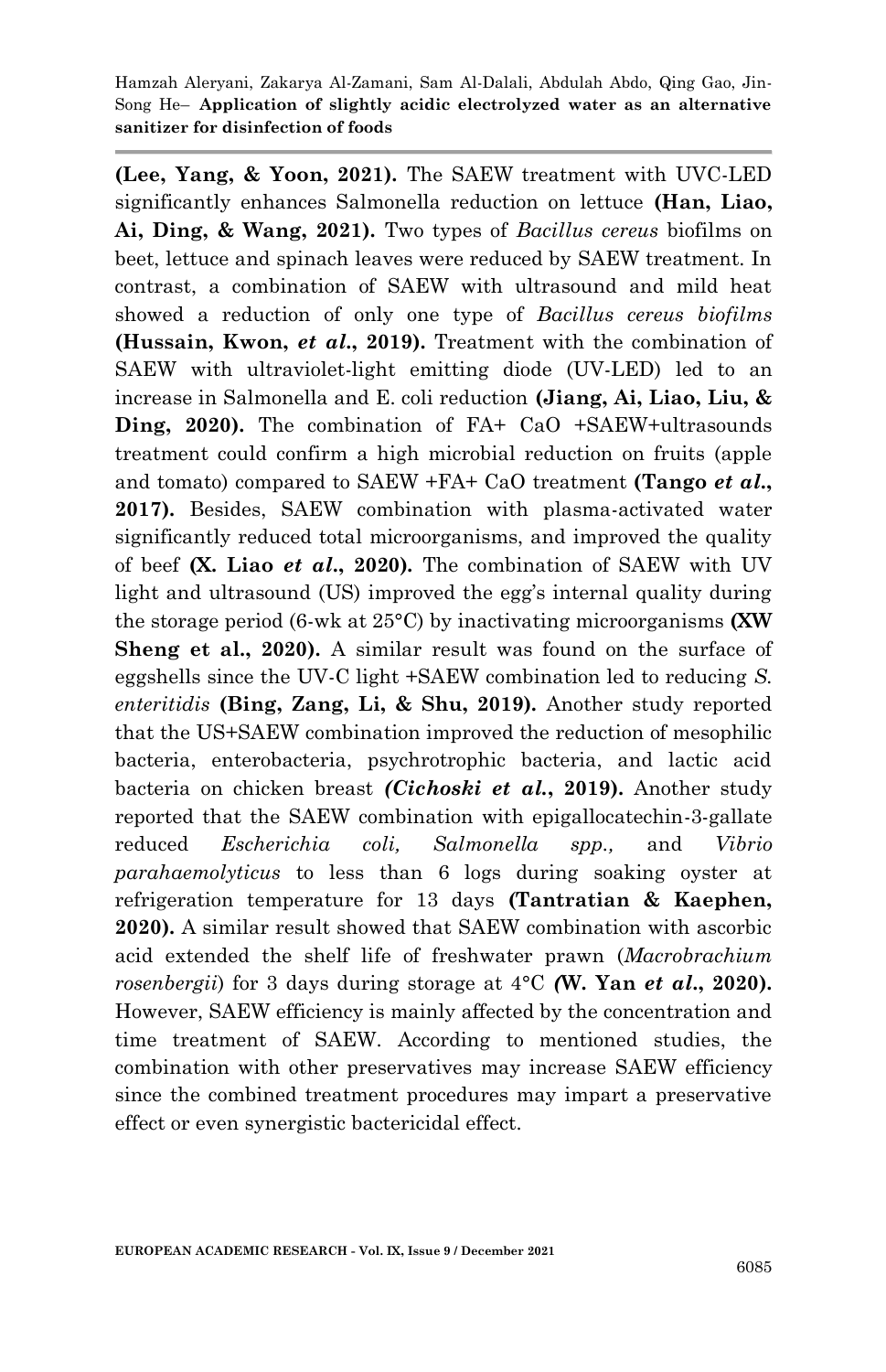| <b>Combined treatments</b>     | Food                | <b>Target microorganisms</b> | Microorganisms            | Other            | Refs                    |
|--------------------------------|---------------------|------------------------------|---------------------------|------------------|-------------------------|
|                                | Materials           |                              | (reduction<br>log         | effects          |                         |
|                                |                     |                              | $CFU/g$ )                 |                  |                         |
| SAEW+ Calcium oxide (CaO)      | mandarin.<br>apple. | Escherichia coli O157:H7     |                           | improved the     | (Chen, Tango, Daliri,   |
|                                |                     |                              |                           |                  |                         |
| and fumaric acid (FA)          | and tomato          | Listeria monocytogenes       | 2.85<br>$-5.35$<br>$\log$ | quality<br>of    | Oh. & Oh. 2019)         |
|                                |                     |                              | CFU/fruit.                | fresh fruit      |                         |
| SAEW+Ultraviolet-C<br>light-   | carrots,            | Escherichia<br>coli.         | $0.97 - 2.17$ log CFU/g   | extended the     | (Lee et al., 2021)      |
| emitting diodes (UV-C LED; 275 | paprika.<br>celery, | Staphylococcus aureus        |                           | shelf life       |                         |
| nm), ultrasounds (US)          | cabbage             |                              |                           |                  |                         |
|                                |                     |                              |                           |                  |                         |
| SAEW+                          | Lettuce             | Salmonella                   | 2.56-2.97<br>log<br>10    | Result did not   | (Han et al., 2021)      |
| UVC light-emitting<br>diodes   |                     |                              | CFU/g                     | showed<br>any    |                         |
| (UVC-LEDs 50-200 µ W/cm 2,     |                     |                              |                           | changes<br>in    |                         |
| $1-30$ min $)$                 |                     |                              |                           | quality<br>of    |                         |
|                                |                     |                              |                           | lettuce          |                         |
|                                |                     |                              |                           |                  |                         |
| SAEW+Ultrasound and<br>mild    | spinach, beet and   | Bacillus cereus biofilms     |                           | $NA^*$           | (Hussain, Kwon, et al., |
| heat                           | lettuce leaves      |                              | 1.63, 1.39, and 1.49 log  |                  | 2019)                   |
|                                |                     |                              | CFU/cm 2                  |                  |                         |
| SAEW+ultraviolet-light         | Coriander           | Salmonella                   | $2.72 \log CFU/\sigma$    | extended<br>the  |                         |
|                                |                     |                              |                           | shelf-life<br>of | (Jiang                  |
|                                |                     | E. coli                      |                           | coriander        | et al., 2020)           |
|                                |                     |                              | 2.42 log CFU/g            |                  |                         |
| SAEW+ tea polyphenols (Tpp)    | Beef                | Total hacteria               | exhibited<br>higher       | the<br>extend    | (Xiaowei Sheng et al.,  |
|                                |                     |                              | disinfectant efficacy     | shelf life       | 2018)                   |
| SAEW+                          | chicken breast      | acid<br>lactic<br>bacteria.  | 0.76                      | NA               |                         |
| ultrasounds (US 25 and 130     |                     | psychrotrophic               |                           |                  | (Cichoski et al., 2019) |
| kHz),                          |                     | bacteria.<br>enterobacteria. | 0.81                      |                  |                         |
|                                |                     |                              |                           |                  |                         |
|                                |                     | mesophilic bacteria          |                           |                  |                         |
|                                |                     |                              | $0.98\log$                |                  |                         |
| SAEW+ UV-C light               | Eggs                | Salmonella enteritidi        | $6.54 \log CFU/g$         | NA               | (Bing et al., 2019)     |
| SAEW+UV light                  | Eggs                |                              |                           | quality          | (XW Sheng et al., 2020) |
|                                |                     |                              |                           | parameter of     |                         |
|                                |                     |                              |                           | eggs during a    |                         |
|                                |                     |                              |                           |                  |                         |
|                                |                     |                              |                           | 6-weeks          |                         |
|                                |                     |                              |                           | storage          |                         |
|                                |                     |                              |                           | time             |                         |
| SAEW+epigallocatechin<br>2.    | Ovster              | Salmonella<br>V.<br>spp.,    | <b>NA</b>                 | NA               | <b>Tantratian</b><br>&. |
| gallate (EGCG)                 |                     | parahaemolyticus and E. coli |                           |                  | <b>Kaephen</b> , 2020)  |
|                                |                     |                              |                           |                  |                         |
|                                |                     |                              |                           |                  |                         |
| (SAEW) and ascorbic acid (AA)  | prawn               | Total bacteria               | 1.42 log 10 CFU/g         | prolonged the    | (W. Yan et al., 2020)   |
|                                | (Macrobrachium      |                              |                           | shelf<br>life.   |                         |
|                                | rosenbergii)        |                              |                           | delayed the      |                         |
|                                |                     |                              |                           | increase<br>of   |                         |
|                                |                     |                              |                           | melanosis        |                         |
|                                |                     |                              |                           |                  |                         |

**Table 1** The application of SAEW combined with other non-thermal technologies in food preservation.

NA\*=NOT AVAILABLE

# **APPLICATION OF SLIGHTLY ACIDIC ELECTROLYZED WATER**

scores

The slightly acidic electrolyzed water has many applications in the food industry, such as preserving vegetables, fruits, seafood and meats, leading to improve their stability during storage(Table2). **Y. Chen** *et al***. (2020),** found that the properties of longan fruit such as browning, respiration rate, and pulp breakdown were improved during storage by SAEW treatments. A similar study was found by **(Kuljaroensub, Whangchai, & Chanasut, 2019),** where they stated that sanitization with SAEW at 4°C for 20 min was the best method to disinfect fresh-cut banana leaves and improved stability of their properties such as color. In vegetables. The treatment of 4 types of vegetables (endive leaf, lettuce leaf, kale leaf and perilla leaf) with SAEW led to oxidation-inhibition and reduction of total microbial count **(Park, Lim, Jung, & Jeong, 2017)**. Furthermore, the stability of bioactive phytochemicals (anthocyanins) in broccoli sprouts was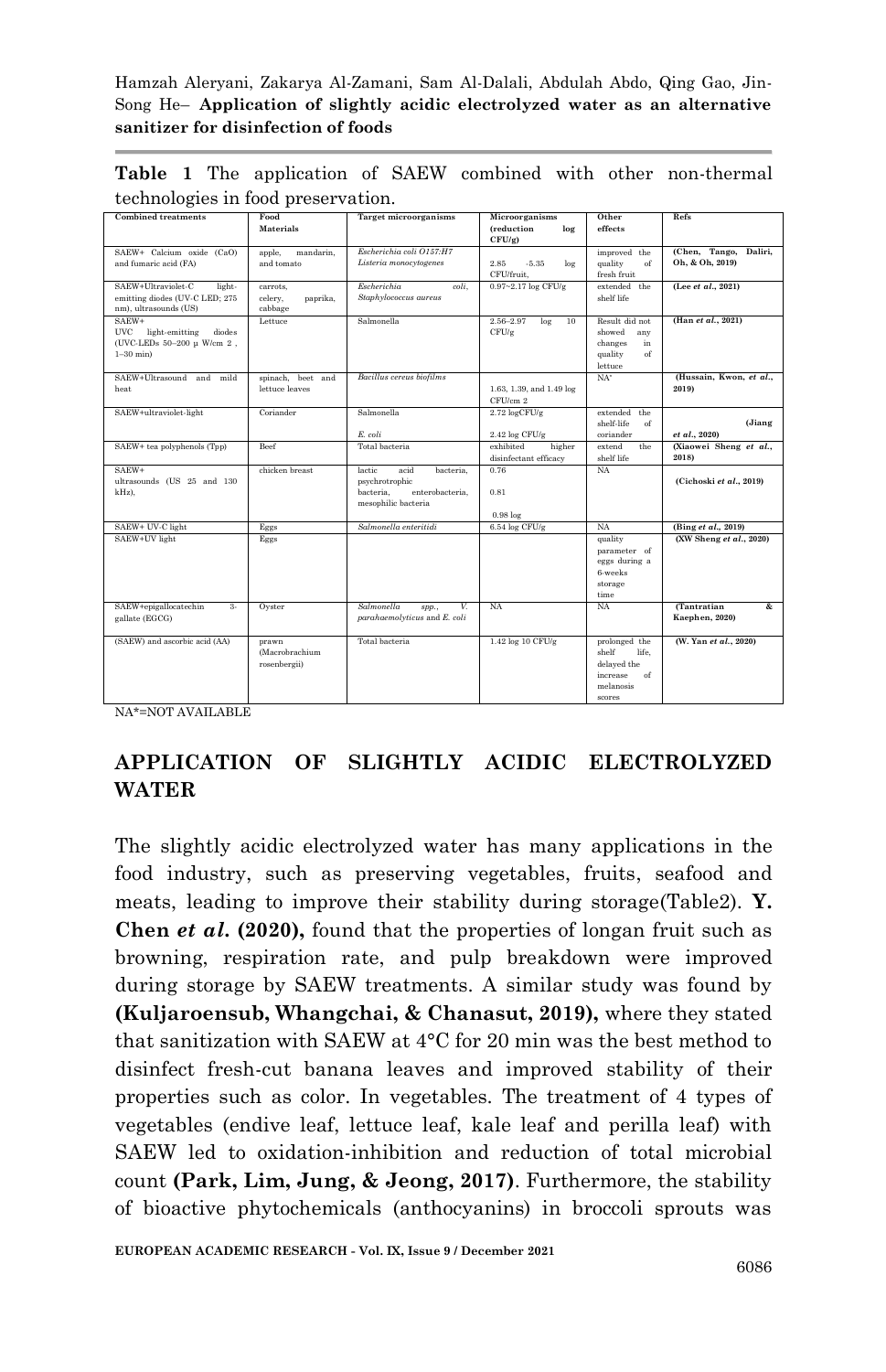enhanced by SAEW treatment **(L. Li** *et al***., 2018).** In flour products, the SAEW diminished the total plate and yeast/mold counts with improved chemical and biological characteristics of flour **(Y.-X. Chen, Guo, Xing, Sun, & Zhu, 2020).** In meats, the shelf life of beef was extended by approximately 8d at 4°C by SAEW treatment **(Xiaowei Sheng** *et al***., 2018)***.* In eggs, the SAEW could prolong the shelf life of shelled eggs by reduction  $(P < 0.05)$  of *E. coli* and *S. Enteritidis* **(YT Zang** *et al***., 2019)***.*

In seafood, the shelf life of pomfret was extended by 9d, and the microorganism was reduced after slightly acidic electrolyzed water treatment **(Huang** *et al***., 2021).** A similar result conducted by **Xuan**  *et al.* **(2017)** showed the reduction of microorganisms and prolonged squid's shelf life. The SAEW with ACC has improved the quality of pea sprouts by reduction of coliform, total bacteria, mold and yeast **(Zhang** *et al***., 2019).**

**PH ORP (mV) Temp. (°C) Refs**

| Application                                    | Microorganism                                                              | Exposur<br>e time<br>(min) | life       | Shelf<br>Reduction<br>(log<br>CFU)                                  | АСС                 | (mg/L)       | PН    |                     | ORP(mV)   | Temp. (°C) | Refs                                          |
|------------------------------------------------|----------------------------------------------------------------------------|----------------------------|------------|---------------------------------------------------------------------|---------------------|--------------|-------|---------------------|-----------|------------|-----------------------------------------------|
| spinach,<br>beet<br>and<br>lettuce             | <b>Bacillus</b><br>cereus<br>(10987)<br>and                                | 15                         | $NA^*$     | $3.0$ and<br>3.4<br>log                                             | 80                  | 5.74<br>0.16 | $\pm$ | $832 -$<br>855      | <b>NA</b> |            | (Hussain,<br>Kwon,<br>et                      |
| leaves<br>coriander                            | ATCC 14579)<br>Salmonella<br>E. coli                                       | 5                          | <b>NA</b>  | CFU/cm<br>$1.69$ log<br>$CFU/g$ .<br>$1.87$ log<br>CFU/g            | 60                  | <b>NA</b>    |       | <b>NA</b>           | <b>NA</b> |            | a.l., 2019<br>(Jiang<br>et<br>a1., 2020       |
| lettuce                                        | Salmonella                                                                 | $1 - 7$                    | <b>NA</b>  | $1.0 \log_{10}$<br>CFU/g<br>$1.44 \log_{10}$<br>CFU/g               | 20<br>80            | <b>NA</b>    |       | <b>NA</b>           | <b>NA</b> |            | (Han et al.,<br>2021)                         |
| and<br>lettuce<br>carrot                       | <b>NA</b>                                                                  | NA                         | 29.5<br>25 | NA                                                                  | 30.0<br>±1.0        | 5.65<br>0.06 | $\pm$ | 935.0<br>$\pm$ 5.0  | <b>NA</b> |            | (L. Wang,<br>Xia,<br>Huang,<br>&<br>Li, 2016) |
| cherry tomatoes                                | Molds, yeasts,<br>total aerobic<br>bacteria                                | <b>NA</b>                  | NA         | $1.45$ log<br>CFU/g<br>1.10log<br>CFU/g<br>$0.93$ and<br>$0.96\log$ | 34.33<br>Ŧ.<br>0.67 | 6.49<br>0.03 | $\pm$ | 853.7<br>$\pm 0.78$ | <b>NA</b> |            | (Ding<br>et<br>a1., 2015)                     |
| strawberries<br>fresh-cut<br>cilantro          | aerobic<br>total<br>bacteria                                               | <b>NA</b>                  | <b>NA</b>  | $5.43$ $log$<br>cfu/g                                               | 19.46<br>Ŧ<br>0.32  | 5.85<br>0.05 | $\pm$ | 815<br>$\pm$<br>12  | <b>NA</b> |            | (J. Hao, Li,<br>Wan.<br>&<br>Liu, 2015)       |
| fresh-cut<br>bell<br>pepper                    | Listeria<br>monocytogenes<br>Salmonella<br>enterica serovar<br>Typhimurium | $\overline{1}$             | <b>NA</b>  | $1.72$ $log$<br>CFU/g                                               | 28-<br>30           | $5.0 - 5.2$  |       | 930-<br>950         | 60        |            | (Luo & Oh,<br>2015)                           |
| carrots, celery,<br>paprika,<br>and<br>cabbage | Escherichia coli<br>Staphylococcus<br>aureus                               | 3                          | <b>NA</b>  | $0.49 -$<br>$1.39$ $log$<br>CFU/g                                   | 30                  | 5.5          |       | <b>NA</b>           | <b>NA</b> |            | (Lee et al.,<br>2021)                         |
| leaf<br>endive<br>, lettuce leaf, ,            | total microbial                                                            | NA                         | <b>NA</b>  | 3<br>log<br>CFU/g                                                   | 30                  | 6.4          |       | $562 + 2$<br>3mV    | $20 + 1$  |            | (Park<br>et<br>a, 2017                        |

**Table 2** Applications of SAEW on various food products.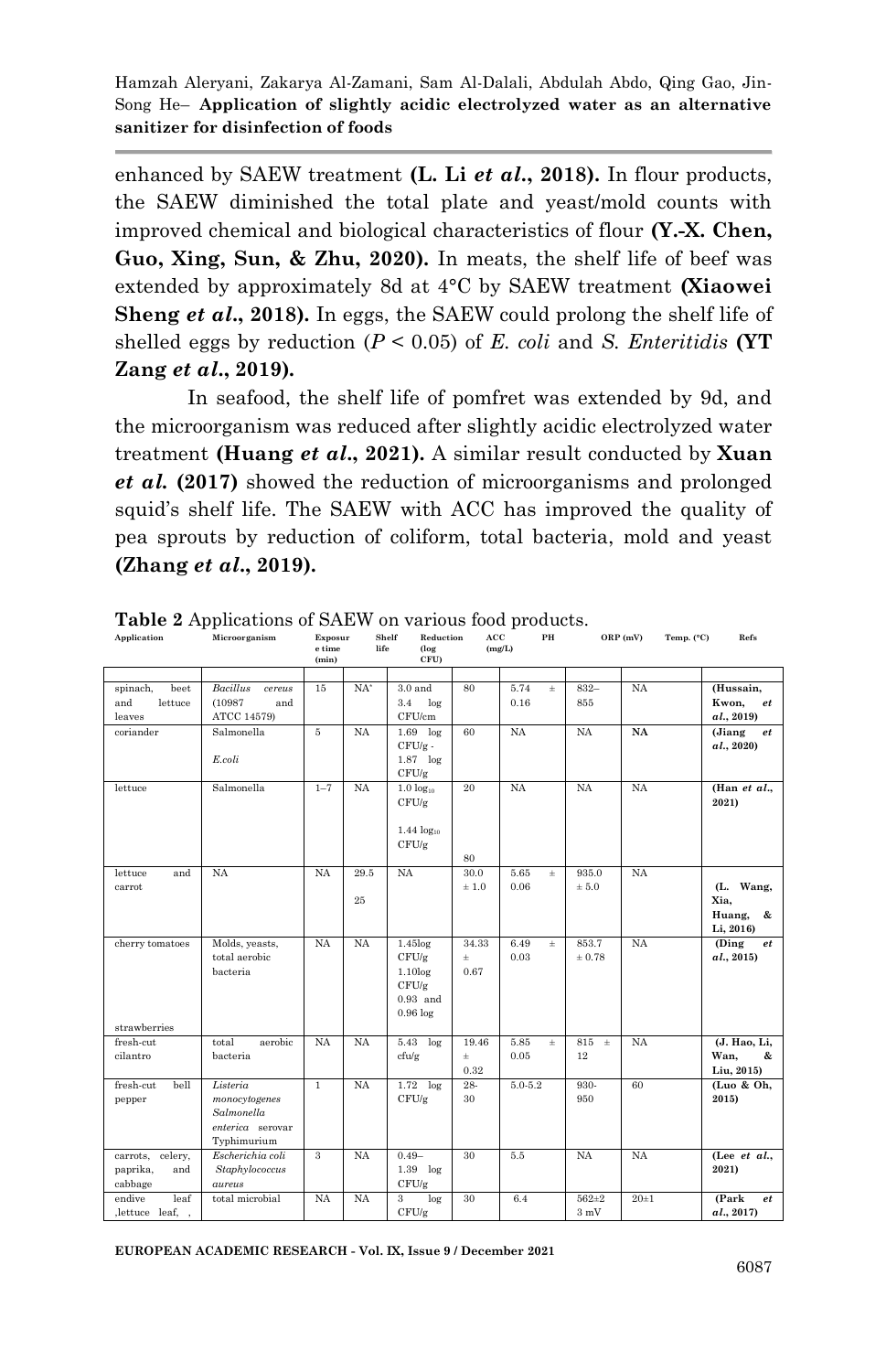| kale<br>leaf and<br>perilla leaf                |                                                                                                |                            |              |                                                               |                  |                          |                                |                                        |                                                      |
|-------------------------------------------------|------------------------------------------------------------------------------------------------|----------------------------|--------------|---------------------------------------------------------------|------------------|--------------------------|--------------------------------|----------------------------------------|------------------------------------------------------|
|                                                 | coliform.<br>total<br>bacteria.<br>mold<br>and yeast                                           | <b>NA</b>                  | NA           | $0.99 -$<br>$1.58$ log<br>CFU/g,                              | 35               | 5.57<br>$\pm$<br>0.02    | 912<br>$\pm$<br>2.16           | <b>NA</b>                              | (Zhang<br>$et\hskip.05in$<br>al., 2019)              |
|                                                 |                                                                                                |                            |              | $0.57-$<br>$1.02$ $log$<br>CFU/g,                             | 70               | 5.46<br>$\pm$<br>0.01    | $927 \pm$<br>3.56              |                                        |                                                      |
|                                                 |                                                                                                |                            |              | $1.01 -$<br>$1.22$ $log$<br>CFU/g                             |                  |                          |                                |                                        |                                                      |
|                                                 |                                                                                                |                            |              |                                                               |                  |                          |                                |                                        |                                                      |
| buckwheat<br>sprouts                            | E. coli O78<br>L. monocytogenes                                                                | NA                         | <b>NA</b>    | $1.10 -$<br>2.74 and<br>$1.85 -$<br>$2.46$ log<br>10<br>CFU/g | 10.<br>28.<br>92 | 6.0                      | NA                             | NA                                     | (Liang,<br>Wang,<br>Zhao, Han,<br>&<br>Hao,<br>2019) |
| Kashk is a<br>dairy product                     | Staphylococcus<br>aureus, Bacillus<br>cereus.<br>Escherichia coli,<br>Aspergillus<br>fumigatus | $\mathbf{a}$<br>and<br>5   | <b>NA</b>    | 1.42,<br>1.13,<br>1.24,<br>$1.37$ log<br>CFU/mL               | $20 -$<br>22     | 5.3-5.5                  | 545-<br>600                    | $22 + 2$                               | (Forghani,<br>Eskandari,<br>& Oh, 2015)              |
| Bombay duck<br>(Harpadon<br>nehereus)           | NA                                                                                             | <b>NA</b>                  | 8            | NA                                                            | 27.37<br>$\pm$ 2 | $5.5 \pm 0.2$            | 836<br>$\pm$<br>5              | <b>NA</b>                              | Chen,<br>(J.<br>Xu,<br>Deng,<br>&<br>Huang,<br>2016) |
| shelled eggs                                    | S. Enteritidis E.<br>coli.                                                                     | 3<br>and<br>$\overline{4}$ | 30           | <b>NA</b>                                                     | 26               | $6.37+$<br>0.02          | 675.9<br>± 7.0                 | 25                                     | (TT)<br>Zang<br>et al., 2019)                        |
| Seafood<br>pomfret                              | Microorganism                                                                                  | <b>NA</b>                  | 9            | $1.27\,$<br>log<br>10<br>CFU/g                                | $22 + 0$         | $6.42{\pm}0.0$<br>3      | $822 + 2$                      | $\,4\,$<br>storage<br>time             | (Huang et<br>al., 2021)                              |
| oyster                                          | Escherichia coli,<br>Salmonella spp.<br>.Vibrio<br>parahaemolyticu<br>$\boldsymbol{s}$         | NA                         | 13           | less than<br>$6\log$                                          | 60               | 6.14                     | NA                             | refrigeratio<br>$\bf n$<br>temperature | (Tantratia<br>$\mathbf{r}$<br>&<br>Kaephen,<br>2020) |
| squid                                           | total bacterial                                                                                | <b>NA</b>                  | <b>NA</b>    | 1.46<br>$\pm$<br>0.10<br>10<br>log<br>CFU/g                   | $25 \pm$<br>5    | 6.48<br>$_{\pm}$<br>0.02 | 882<br>$\pm$<br>$\overline{2}$ | NA                                     | (Xuan<br>$_{et}$<br>al., 2017)                       |
| sole<br>brown<br>(Pleuronectes<br>herzensteini) | NA                                                                                             | <b>NA</b>                  | $11 -$<br>12 | NA                                                            | 45               | 5.07                     | NA                             | NA                                     | (Jung, Ko,<br>Jang, Park,<br>& Oh, 2018)             |
| prawn<br>(Macrobrachiu<br>m rosenbergii)        | <b>NA</b>                                                                                      | NA                         | $\mathbf{a}$ | <b>NA</b>                                                     | 20               | 5.92                     | ORP.<br>810<br>mV              | $\overline{4}$<br>storage<br>time      | (W. Yan et<br>al., 2020)                             |
| milking<br>systems                              | total bacteria                                                                                 | 9.9                        | NA           | <b>NA</b>                                                     | 60               | <b>NA</b>                | <b>NA</b>                      | NA                                     | (Liu, Wang,<br>Shi, & Li,<br>2017)                   |
| equipment<br>surfaces                           | Salmonella<br>enteritidis                                                                      | <b>NA</b>                  | NA           | $2.362$ $log$<br>10<br>$CFU/cm^2$                             | 220              | $6.0 - 6.5$              | <b>NA</b>                      | <b>NA</b>                              | (Yitian<br>Zang et al.,<br>2017)                     |

NA\*= Not available

## **CONCLUSION**

SAEW treatment is used as an alternative method for reducing microorganism's pollution on food products and food processing surfaces, floors, stainless steel, hospitals, care homes, kindergartens, restaurants, households and many other places. This treatment is not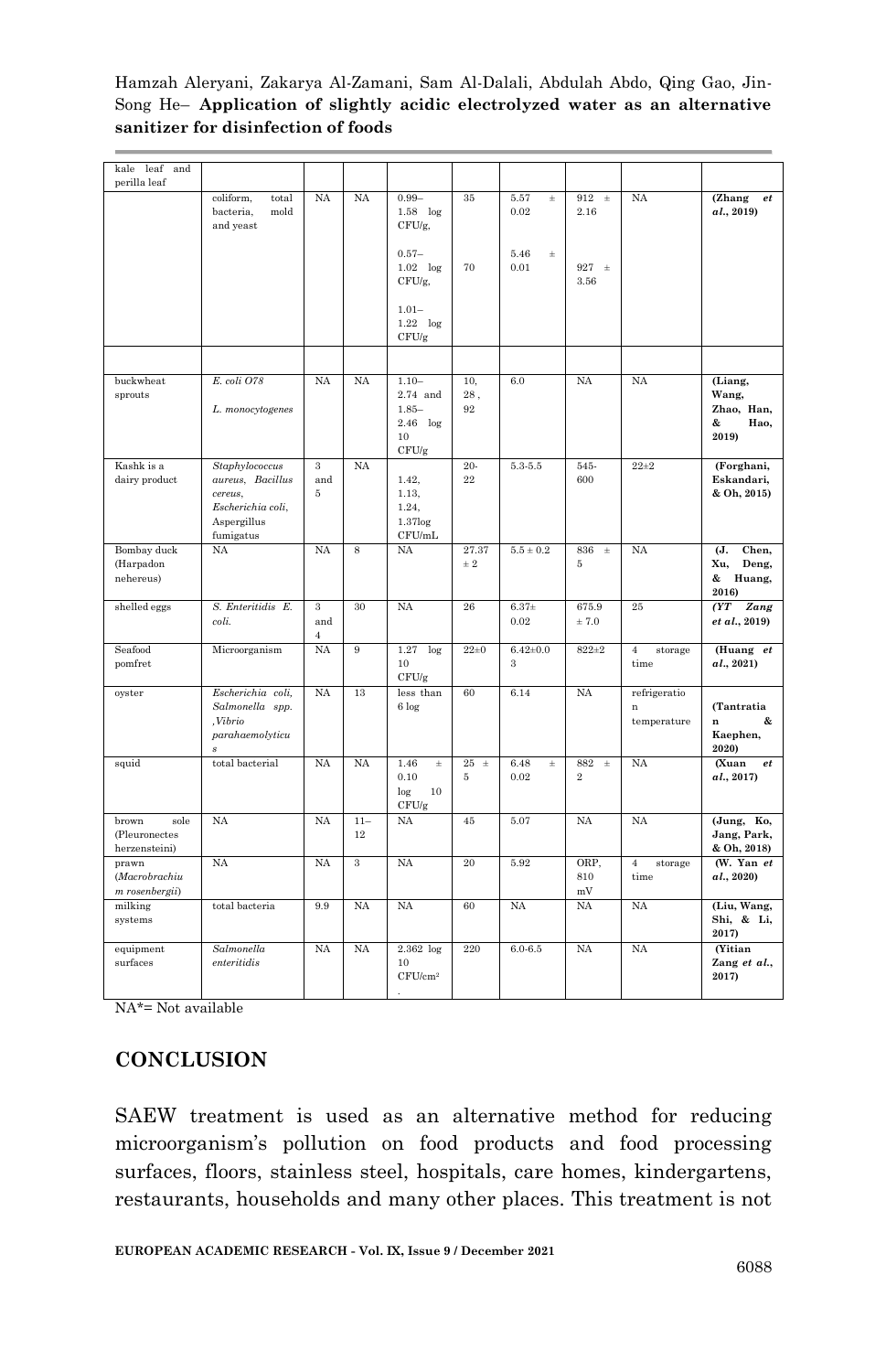using heating as the main resource for inactivating microorganisms and enzymes in processing the food products. Furthermore, if we compare this method with thermal technologies, like pasteurisation, evaporation, or drying, SAEW treatment takes shorter treatment times, and it got the highest levels of safety, or/and longer shelf-life for foods.

#### **Acknowledgments**

This project was supported by the National Science Foundation of China (No. 31860474 and No. 32060573).

#### **REFERENCES**

- 1. Adebo, O. A., Molelekoa, T., Makhuvele, R., Adebiyi, J. A., Oyedeji, A. B., Gbashi, S., . . . Njobeh, P. B. (2021). A review on novel non‐thermal food processing techniques for mycotoxin reduction. *International journal of food science & technology*, 56(1), 13-27.
- 2. Andoni, E., Ozuni, E., Bijo, B., Shehu, F., Branciari, R., Miraglia, D., & Ranucci, D. (2021). Efficacy of Non-thermal Processing Methods to Prevent Fish Spoilage. *Journal of Aquatic Food Product Technology*, 30(2), 228-245.
- 3. Athayde, D., Flores, D., Silva, J., Silva, M., Genro, A., Wagner, R., . . . Cichoski, A. (2018). Characteristics and use of electrolyzed water in food industries. *International Food Research Journal*, 25(1).
- 4. Bing, S., Zang, Y., Li, Y., & Shu, D. (2019). The synergistic effects of slightly acidic electrolyzed water and UV-C light on the inactivation of Salmonella enteritidis on contaminated eggshells. *Poultry science*, 98(12), 6914-6920.
- 5. Block, Z., Eyles, A., Corkrey, R., Stanley, R., Ross, T., & Kocharunchitt, C. (2020). Effect of Storage Conditions on Shelf Stability of Undiluted Neutral Electrolyzed Water. *Journal of Food Protection*, 83(10), 1838-1843.
- 6. Chen, J., Xu, B., Deng, S., & Huang, Y. (2016). Effect of combined pretreatment with slightly acidic electrolyzed water and botanic biopreservative on quality and shelf life of bombay duck (Harpadon nehereus). *Journal of Food Quality*, 39(2), 116-125.
- 7. Chen, X., Tango, C. N., Daliri, E. B.-M., Oh, S.-Y., & Oh, D.-H. (2019). Disinfection efficacy of slightly acidic electrolyzed water combined with chemical treatments on fresh fruits at the industrial scale. *Foods*, 8(10), 497.
- 8. Chen, Y.-X., Guo, X.-N., Xing, J.-J., Sun, X.-H., & Zhu, K.-X. (2020). Effects of wheat tempering with slightly acidic electrolyzed water on the microbial, biological, and chemical characteristics of different flour streams. *LWT-Food Science and Technology*, 118, 108790.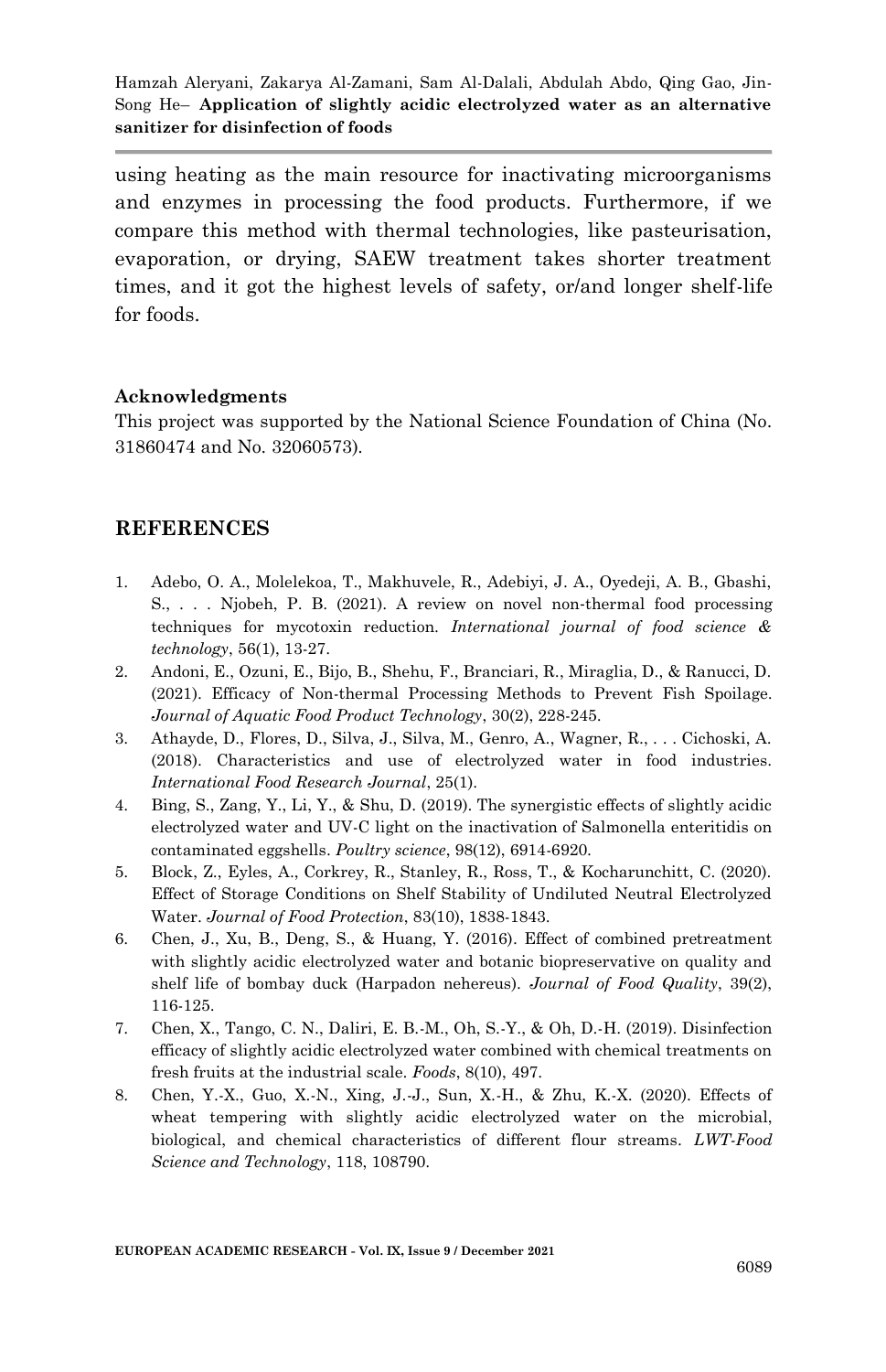- 9. Chen, Y., Xie, H., Tang, J., Lin, M., Hung, Y.-C., & Lin, H. (2020). Effects of acidic electrolyzed water treatment on storability, quality attributes and nutritive properties of longan fruit during storage. *Food Chemistry*, 320, 126641.
- 10. Cichoski, A. J., Flores, D. R. M., De Menezes, C. R., Jacob-Lopes, E., Zepka, L. Q., Wagner, R., . . . Campagnol, P. C. B. (2019). Ultrasound and slightly acid electrolyzed water application: An efficient combination to reduce the bacterial counts of chicken breast during pre-chilling. *International Journal of Food Microbiology*, 301, 27-33.
- 11. Cui, X., Shang, Y., Shi, Z., Xin, H., & Cao, W. (2009). Physicochemical properties and bactericidal efficiency of neutral and acidic electrolyzed water under different storage conditions. *Journal of food engineering*, 91(4), 582-586.
- 12. de Mendonça Silva, A. M., & Gonçalves, A. A. (2017). Effect of aqueous ozone on microbial and physicochemical quality of Nile tilapia processing. *Journal of Food Processing and Preservation*, 41(6), e13298.
- 13. Ding, T., Ge, Z., Shi, J., Xu, Y.-T., Jones, C. L., & Liu, D.-H. (2015). Impact of slightly acidic electrolyzed water (SAEW) and ultrasound on microbial loads and quality of fresh fruits. *LWT-food Science and Technology*, 60(2), 1195-1199.
- 14. Ding, T., Oh, D.-H., & Liu, D. (2019). Electrolyzed water in food: Fundamentals and applications: Springer.
- 15. Ekonomou, S. I., & Boziaris, I. S. (2021). Non-Thermal Methods for Ensuring the Microbiological Quality and Safety of Seafood. *Applied Sciences*, 11(2), 833.
- 16. Forghani, F., Eskandari, M., & Oh, D.-H. (2015). Application of slightly acidic electrolyzed water and ultrasound for microbial decontamination of kashk. *Food Science and Biotechnology*, 24(3), 1011-1016.
- 17. Fukuzaki, S. (2006). Mechanisms of actions of sodium hypochlorite in cleaning and disinfection processes. *Biocontrol science*, 11(4), 147-157.
- 18. Guo, L., Zhang, X., Xu, L., Li, Y., Pang, B., Sun, J., . . . Ho, H. (2021). Efficacy and Mechanism of Ultrasound Combined with Slightly Acidic Electrolyzed Water for Inactivating Escherichia coli. *Journal of Food Quality*, 2021.
- 19. Han, R., Liao, X., Ai, C., Ding, T., & Wang, J. (2021). Sequential treatment with slightly acidic electrolyzed water (SAEW) and UVC light-emitting diodes (UVC-LEDs) for decontamination of Salmonella Typhimurium on lettuce. *Food Control*, 123, 107738.
- 20. Hao, J., Li, H., Wan, Y., & Liu, H. (2015). Effect of Slightly Acidic Electrolyzed Water (SAEW) Treatment on the Microbial Reduction and Storage Quality of Fresh‐Cut Cilantro. *Journal of Food Processing and Preservation*, 39(6), 559-566.
- 21. Hao, X., Li, B., Zhang, Q., Lin, B. Z., Ge, L., Wang, C., & Cao, W. (2013). Disinfection effectiveness of slightly acidic electrolysed water in swine barns. *Journal of applied microbiology*, 115(3), 703-710.
- 22. Hernández-Hernández, H., Moreno-Vilet, L., & Villanueva-Rodríguez, S. (2019). Current status of emerging food processing technologies in Latin America: Novel non-thermal processing. *Innovative Food Science & Emerging Technologies*, 58, 102233.
- 23. Huang, X., Zhu, S., Zhou, X., He, J., Yu, Y., & Ye, Z. (2021). Preservative effects of the combined treatment of slightly acidic electrolyzed water and ice on pomfret. *International Journal of Agricultural and Biological Engineering*, 14(1), 230-236.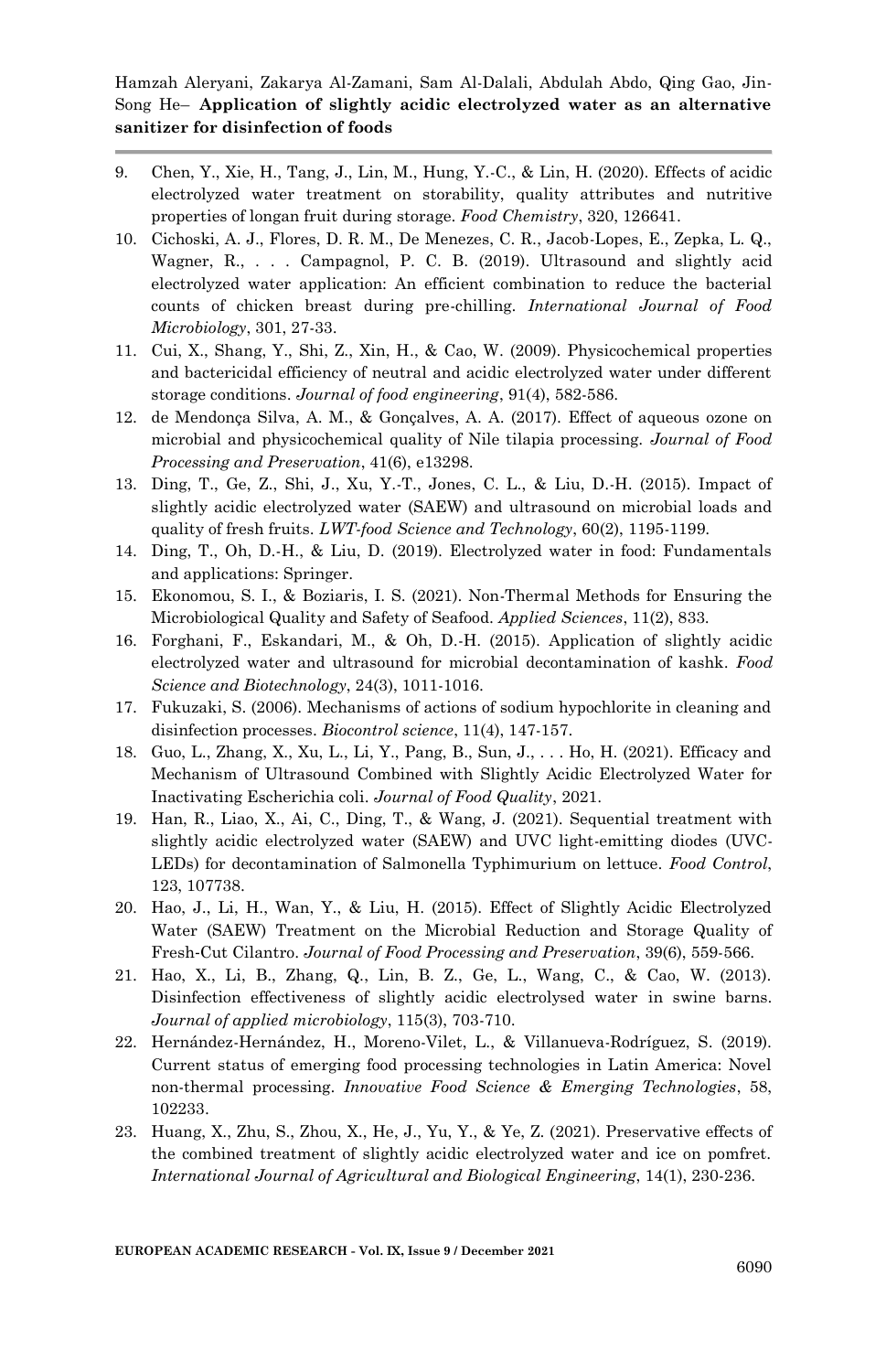- 24. Hussain, M. S., Kwon, M., Park, E.-j., Seheli, K., Huque, R., & Oh, D.-H. (2019). Disinfection of Bacillus cereus biofilms on leafy green vegetables with slightly acidic electrolyzed water, ultrasound and mild heat. *LWT-Food Science and Technology*, 116, 108582.
- 25. Hussain, M. S., Tango, C. N., & Oh, D. H. (2019). Inactivation kinetics of slightly acidic electrolyzed water combined with benzalkonium chloride and mild heat treatment on vegetative cells, spores, and biofilms of Bacillus cereus. *Food research international*, 116, 157-167.
- 26. Jeong, J., Kim, C., & Yoon, J. (2009). The effect of electrode material on the generation of oxidants and microbial inactivation in the electrochemical disinfection processes. *Water research*, 43(4), 895-901.
- 27. Jeong, J., Kim, J. Y., Cho, M., Choi, W., & Yoon, J. (2007). Inactivation of Escherichia coli in the electrochemical disinfection process using a Pt anode. *Chemosphere*, 67(4), 652-659.
- 28. Jiang, Y., Ai, C., Liao, X., Liu, D., & Ding, T. (2020). Effect of slightly acidic electrolyzed water (SAEW) and ultraviolet light illumination pretreatment on microflora inactivation of coriander. *LWT-Food Science and Technology*, 132, 109898.
- 29. Jung, S., Ko, B. S., Jang, H.-J., Park, H. J., & Oh, S.-W. (2018). Effects of slightly acidic electrolyzed water ice and grapefruit seed extract ice on shelf life of brown sole (Pleuronectes herzensteini). *Food Science and Biotechnology*, 27(1), 261-267.
- 30. Kautkar, S., & Raj, R. (2020). Novel Non-Thermal Food Processing Technologies for Quality Food Production.
- 31. Kim, C. (2001). Roles of oxidation-reduction potential (ORP) in electrolyzed oxidizing (EO) and chemically modified water for the inactivation of food-related pathogens. *Journal of Food Protection*, 64, 224-232.
- 32. Kim, H.-J., Tango, C. N., Chelliah, R., & Oh, D.-H. (2019). Sanitization efficacy of slightly acidic electrolyzed water against pure cultures of Escherichia coli, Salmonella enterica, Typhimurium, Staphylococcus aureus and Bacillus cereus spores, in comparison with different water hardness. *Scientific reports*, 9(1), 1-14.
- 33. Kuljaroensub, V., Whangchai, K., & Chanasut, U. (2019). Effects of acidic electrolyzed water with different temperatures on microbial control and quality of fresh-cut banana leaves during storage. *International Journal*, 16(56), 147-152.
- 34. Kumar, S., Agarwal, N., & Raghav, P. K. (2016). Pulsed electric field processing of foods-a review. *International Journal of Engineering Research and Modern Education* (IJERME), 1(1), 111-118.
- 35. Lee, J. Y., Yang, S. Y., & Yoon, K. S. (2021). Control Measures of Pathogenic Microorganisms and Shelf-Life Extension of Fresh-Cut Vegetables. *Foods*, 10(3), 655.
- 36. Li, H., Ren, Y., Hao, J., & Liu, H. (2017). Dual effects of acidic electrolyzed water treatments on the microbial reduction and control of enzymatic browning for fresh‐ cut lotus root. *Journal of Food Safety*, 37(3), e12333.
- 37. Li, L., Song, S., Nirasawa, S., Hung, Y.-C., Jiang, Z., & Liu, H. (2018). Slightly acidic electrolyzed water treatment enhances the main bioactive phytochemicals content in broccoli sprouts via changing metabolism. *Journal of Agricultural and Food Chemistry*, 67(2), 606-614.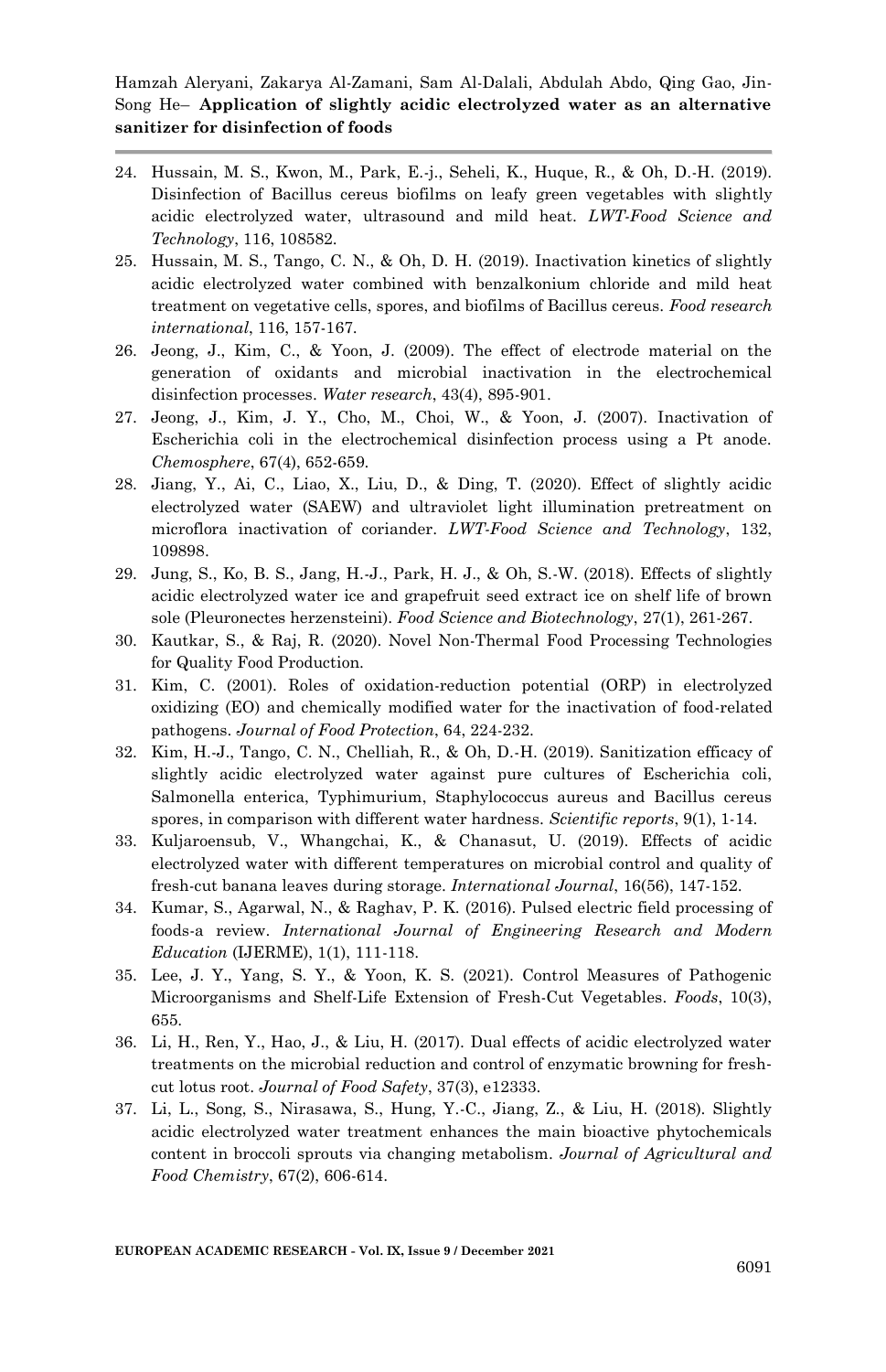- 38. Liang, D., Wang, Q., Zhao, D., Han, X., & Hao, J. (2019). Systematic application of slightly acidic electrolyzed water (SAEW) for natural microbial reduction of buckwheat sprouts. *LWT-Food Science and Technology*, 108, 14-20.
- 39. Liao, L. B., Chen, W. M., & Xiao, X. M. (2007). The generation and inactivation mechanism of oxidation–reduction potential of electrolyzed oxidizing water. *Journal of Food Engineering*, 78(4), 1326-1332.
- 40. Liao, X., Xiang, Q., Cullen, P. J., Su, Y., Chen, S., Ye, X., . . . Ding, T. (2020). Plasma-activated water (PAW) and slightly acidic electrolyzed water (SAEW) as beef thawing media for enhancing microbiological safety. *LWT-Food Science and Technology*, 117, 108649.
- 41. Liu, Q., Wu, J. e., Lim, Z. Y., Aggarwal, A., Yang, H., & Wang, S. (2017). Evaluation of the metabolic response of Escherichia coli to electrolysed water by 1H NMR spectroscopy. *LWT-Food Science and Technology*, 79, 428-436.
- 42. Liu, Y., Wang, C., Shi, Z., & Li, B. (2017). Response Surface Modelling for Cleaning and Bacteria Removing in Milking Systems Using Slightly Acidic Electrolyzed Water. *Animal Environment and Welfare*.
- 43. Luo, K., & Oh, D.-H. (2015). Synergistic effect of slightly acidic electrolyzed water and ultrasound at mild heat temperature in microbial reduction and shelf-life extension of fresh-cut bell pepper. *Journal of Microbiology and Biotechnology*, 25(9), 1502-1509.
- 44. Lv, R., Zou, M., Chantapakul, T., Chen, W., Muhammad, A. I., Zhou, J., . . . Liu, D. (2019). Effect of ultrasonication and thermal and pressure treatments, individually and combined, on inactivation of Bacillus cereus spores. *Applied Microbiology and Biotechnology*, 103(5), 2329-2338.
- 45. Naka, A., Yakubo, M., Nakamura, K., & Kurahashi, M. (2020). Effectiveness of slightly acidic electrolyzed water on bacteria reduction: in vitro and spray evaluation. PeerJ, 8, e8593.
- 46. Oh, D.-H., Khan, I., & Tango, C. N. (2019). Hurdle Enhancement of Electrolyzed Water with Other Techniques. In Electrolyzed Water in Food: Fundamentals and Applications (pp. 231-260): Springer.
- 47. Olatunde, O. O., & Benjakul, S. (2018). Non-thermal processes for shelf-life extension of seafoods: A revisit. *Comprehensive Reviews in Food Science and Food Safety*, 17(4), 892-904.
- 48. Park, K.-J., Lim, J.-H., Jung, H., & Jeong, M. (2017). Disinfection efficacy of slightly acidic electrolyzed water (SlAEW) against some fresh vegetables. *Korean Journal of Food Preservation*, 24(2), 312-319.
- 49. Rahman, S., Jin, Y. G., & Oh, D. H. (2010). Combined effects of alkaline electrolyzed water and citric acid with mild heat to control microorganisms on cabbage. *Journal of Food Science*, 75(2), M111-M115.
- 50. Rahman, S., Khan, I., & Oh, D. H. (2016). Electrolyzed water as a novel sanitizer in the food industry: current trends and future perspectives. *Comprehensive Reviews in Food Science and Food Safety*, 15(3), 471-490.
- 51. Režek Jambrak, A., Donsì, F., Paniwnyk, L., & Djekic, I. (2019). Impact of novel non-thermal processing on food quality: Sustainability, modelling, and negative aspects. In: Hindawi.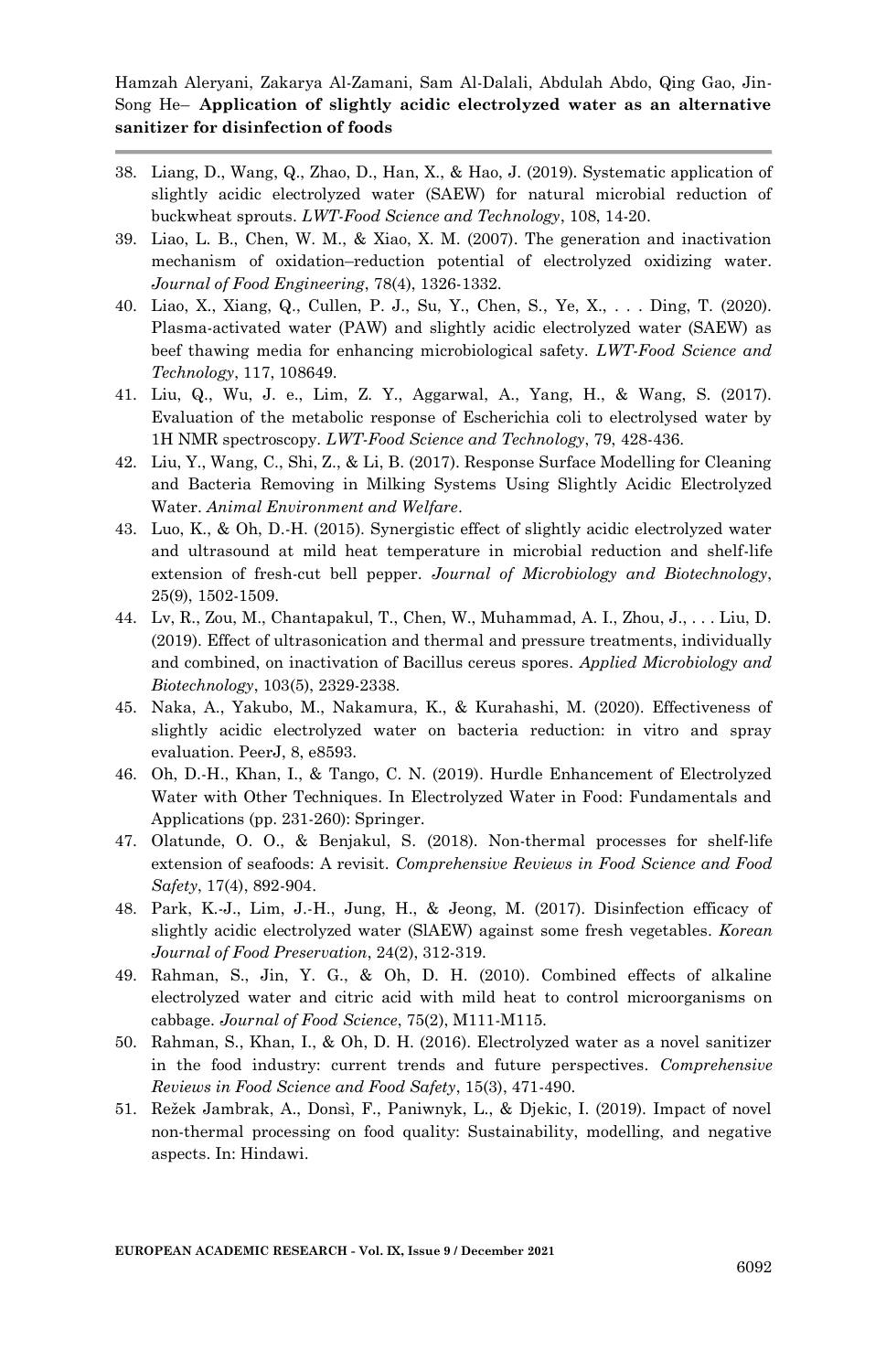- 52. Režek Jambrak, A., Vukušić, T., Donsi, F., Paniwnyk, L., & Djekic, I. (2018). Three pillars of novel non-thermal food technologies: food safety, quality, and environment. *Journal of Food Quality*, 2018.
- 53. Shalaby, A. R., Anwar, M. M., Sallam, E. M., & Emam, W. H. (2016). Quality and safety of irradiated food regarding biogenic amines: Ras cheese. *International Journal of Food Science & Technology*, 51(4), 1048-1054.
- 54. Sheng, X., Bing, S., Lu, C., Yuan, X., Zang, Y., Zhan, Z., . . . Wu, B. (2020). A combined approach using slightly acidic electrolyzed water and UV exposure to improve egg internal quality during storage. *Poultry Science*, 99(11), 6007-6012.
- 55. Sheng, X., Shu, D., Tang, X., & Zang, Y. (2018). Effects of slightly acidic electrolyzed water on the microbial quality and shelf life extension of beef during refrigeration. *Food Science & Nutrition*, 6(7), 1975-1981.
- 56. Soo-Voon, L., Yen-Con, H., CHUNG, D., ANDERSON, J. L., ERICKSON, M. C., & MORITA, K. (2002). Effects of storage conditions and pH on chlorine loss in electrolyzed oxidizing (EO) water. *Journal of Agricultural and Food Chemistry*, 50(1), 209-212.
- 57. Stratakos, A. C., & Koidis, A. (2015). Suitability, efficiency and microbiological safety of novel physical technologies for the processing of ready-to-eat meals, meats and pumpable products. *International Journal of Food Science & Technology*, 50(6), 1283-1302.
- 58. Syed, Q. A., Ishaq, A., Rahman, U., Aslam, S., & Shukat, R. (2017). Pulsed electric field technology in food preservation: a review. *Journal of Nutritional Health & Food Engineering*, 6(5), 168-172.
- 59. Tango, C. N., Khan, I., Kounkeu, P.-F. N., Momna, R., Hussain, M. S., & Oh, D.-H. (2017). Slightly acidic electrolyzed water combined with chemical and physical treatments to decontaminate bacteria on fresh fruits. *Food Microbiology*, 67, 97- 105.
- 60. Tantratian, S., & Kaephen, K. (2020). Shelf-life of shucked oyster in epigallocatechin-3-gallate with slightly acidic electrolyzed water washing under refrigeration temperature. *LWT-Food Science and Technology*, 118, 108733.
- 61. Wang, C., Huang, X., Wang, S., Yu, Y., Zhu, S., & Ye, Z. (2020). Disinfection effect of adding slightly acidic electrolyzed water to artificial seawater under the condition of static hybrid. *International Journal of Agricultural and Biological Engineering*, 13(2), 218-222.
- 62. Wang, L., Xia, Q., Huang, P., & Li, T. (2016). The application of slightly acidic electrolyzed water as a potential washing agent on shelf-life and quality of fresh cut vegetables (lettuce and carrot). Inter. Proc. Chem. Biol. Environ. Eng, 95, 57- 61.
- 63. White, G. C. (2010). White's handbook of chlorination and alternative disinfectants: Wiley.
- 64. Xuan, X.-T., Fan, Y.-F., Ling, J.-G., Hu, Y.-Q., Liu, D.-H., Chen, S.-G., . . . Ding, T. (2017). Preservation of squid by slightly acidic electrolyzed water ice. *Food Control*, 73, 1483-1489.
- 65. Yan, P., Daliri, E. B.-M., & Oh, D.-H. (2021). New clinical applications of electrolyzed water: a review. *Microorganisms*, 9(1), 136.